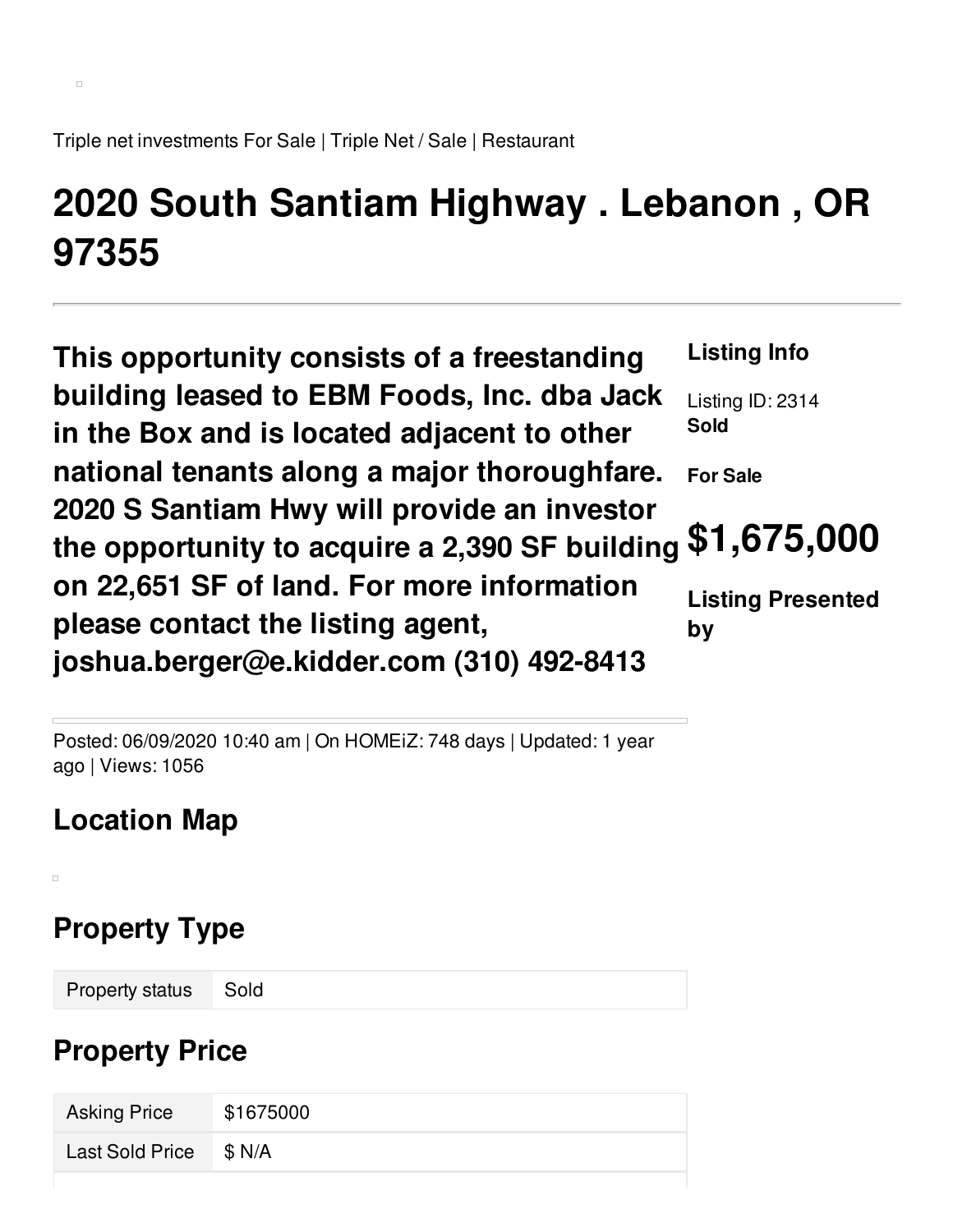## **Property Location & Description**

| Listing Headline        | This opportunity consists of a freestanding building<br>leased to EBM Foods, Inc. dba Jack in the Box and is<br>located adjacent to other national tenants along a<br>major thoroughfare. 2020 S Santiam Hwy will provide<br>an investor the opportunity to acquire a 2,390 SF<br>building on 22,651 SF of land. For more information<br>please contact the listing agent,<br>joshua.berger@e.kidder.com (310) 492-8413 |
|-------------------------|-------------------------------------------------------------------------------------------------------------------------------------------------------------------------------------------------------------------------------------------------------------------------------------------------------------------------------------------------------------------------------------------------------------------------|
| Property<br>Description | Lebanon, Oregon.                                                                                                                                                                                                                                                                                                                                                                                                        |

## **Tenant Information**

| Tenant<br>Overview     | National Tenants (Public company) |
|------------------------|-----------------------------------|
| No. of Locations 2,200 |                                   |
| <b>Credit Rating</b>   | BB                                |

# **Tenancy Type**

| Tenancy                  | Single |
|--------------------------|--------|
| Tenant is a<br>Franchise | Yes    |
| Number of<br>Tenants     |        |

#### **Corporate Overview**

| <b>Stock Symbol</b> | <b>JACK</b> |  |  |  |  |
|---------------------|-------------|--|--|--|--|
|---------------------|-------------|--|--|--|--|

# **Property Overview**

| Year built |  |
|------------|--|
|            |  |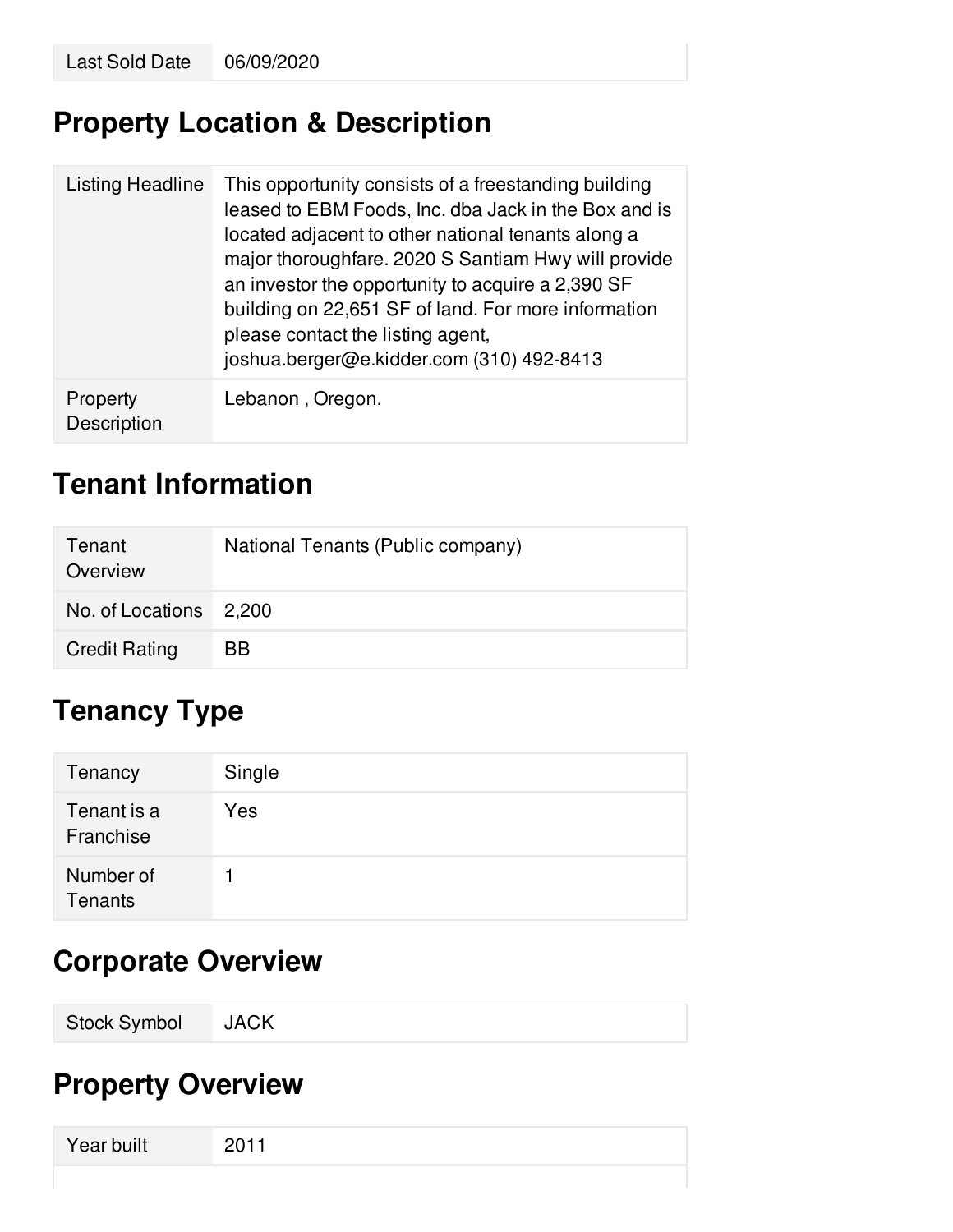| <b>Overall Property</b><br>Condition | Very good                             |
|--------------------------------------|---------------------------------------|
| Construction<br><b>Status</b>        | Exist                                 |
| <b>Total Building</b><br>Sq. Ft.     | 2390                                  |
| <b>Total Lot Size</b>                | 22651 Sq. Ft.                         |
| Net Leasable<br>Area                 | 2390 Sq. Ft.                          |
| APN#                                 | 020-604-1                             |
| <b>Parking Type</b>                  | Off-street<br><b>Assigned Parking</b> |
| <b>Distressed</b>                    | <b>No</b>                             |
| Number of<br><b>Floors</b>           | 1                                     |
| Foundation<br><b>Type</b>            | concrete                              |

#### **Income**

| Commission<br>split %                                   | Contact listing agent% |
|---------------------------------------------------------|------------------------|
| Price per Sq. Ft.                                       | \$701                  |
| Cap Rate                                                | 8.60%                  |
| <b>NOI</b>                                              | \$144050               |
| Rent to sales<br>ratio                                  | No Data%               |
| <b>Annual Property</b><br>Tax Rate for this<br>property | 1.244%                 |
| Responsibility<br>for Property Tax<br>increase          | Tenant                 |

### **Lease overview**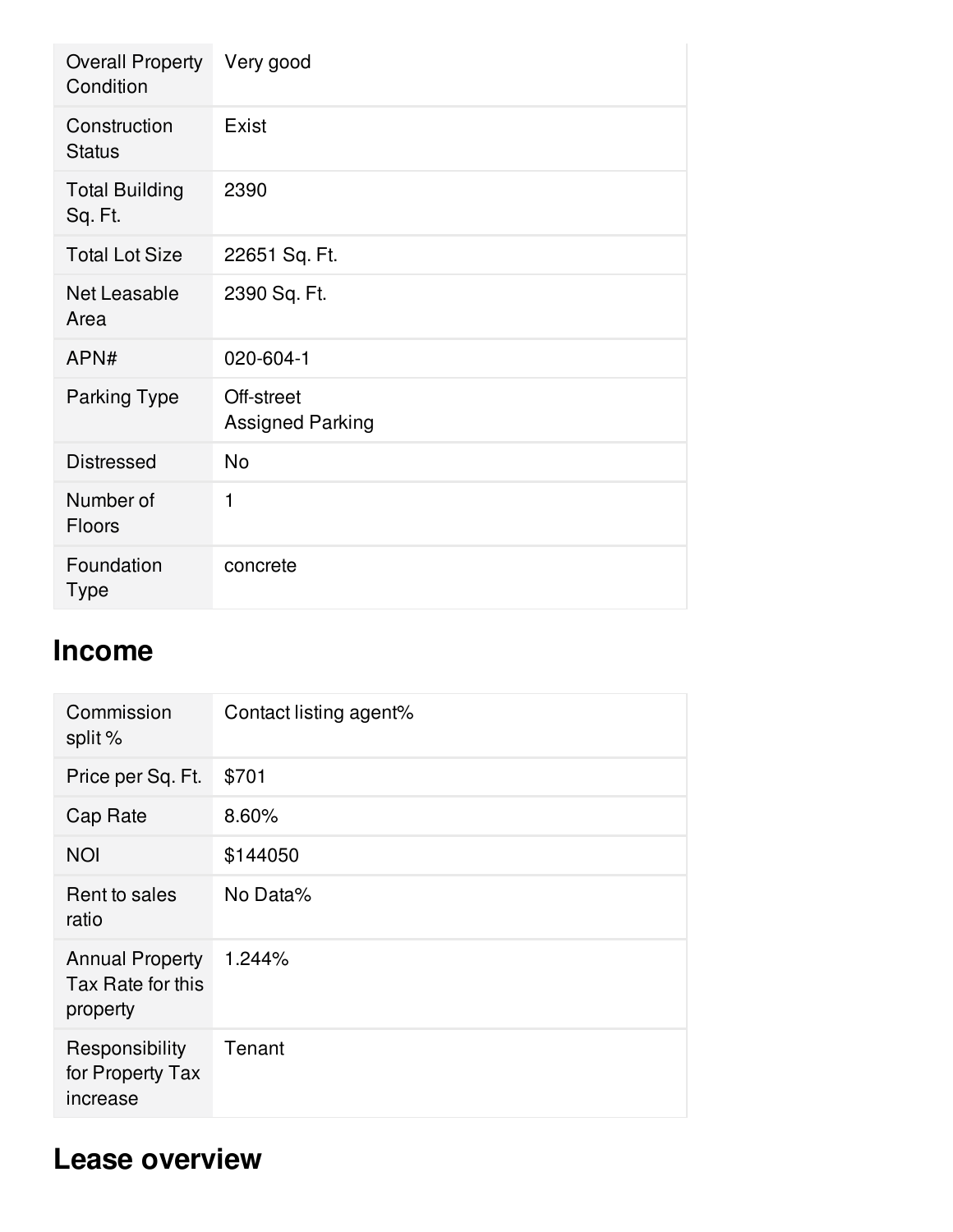| Lease<br>Expiration                | 06/09/2031           |
|------------------------------------|----------------------|
| Lease<br>Remaining<br>Years        | years: 11 months: 6  |
| Renewal<br>Options                 | (4) 5 Year Options   |
| <b>Annual Rent</b><br>Increase %   | No Data%             |
| Termination<br>Clause              | <b>Tenant Option</b> |
| <b>Sales Report</b><br>Available   | Yes                  |
| Income tax free<br><b>State</b>    | Yes                  |
| Roof & Structure<br>Responsibility | Tenant               |
| Options to<br>Purchase             | <b>NO</b>            |
| <b>Right of First</b><br>Refusal   | <b>No</b>            |

# **Lease Guarantor**

| Guarantee Type Cooperate |          |
|--------------------------|----------|
|                          | Personal |

## **Lease Structure**

| Lease Type | 100% Absolute Triple Net Lease (NNN Lease) |
|------------|--------------------------------------------|
|------------|--------------------------------------------|

#### **Sewer**

| Type of Sewer Sewer System (Public) |  |
|-------------------------------------|--|

### **Investment Overview**